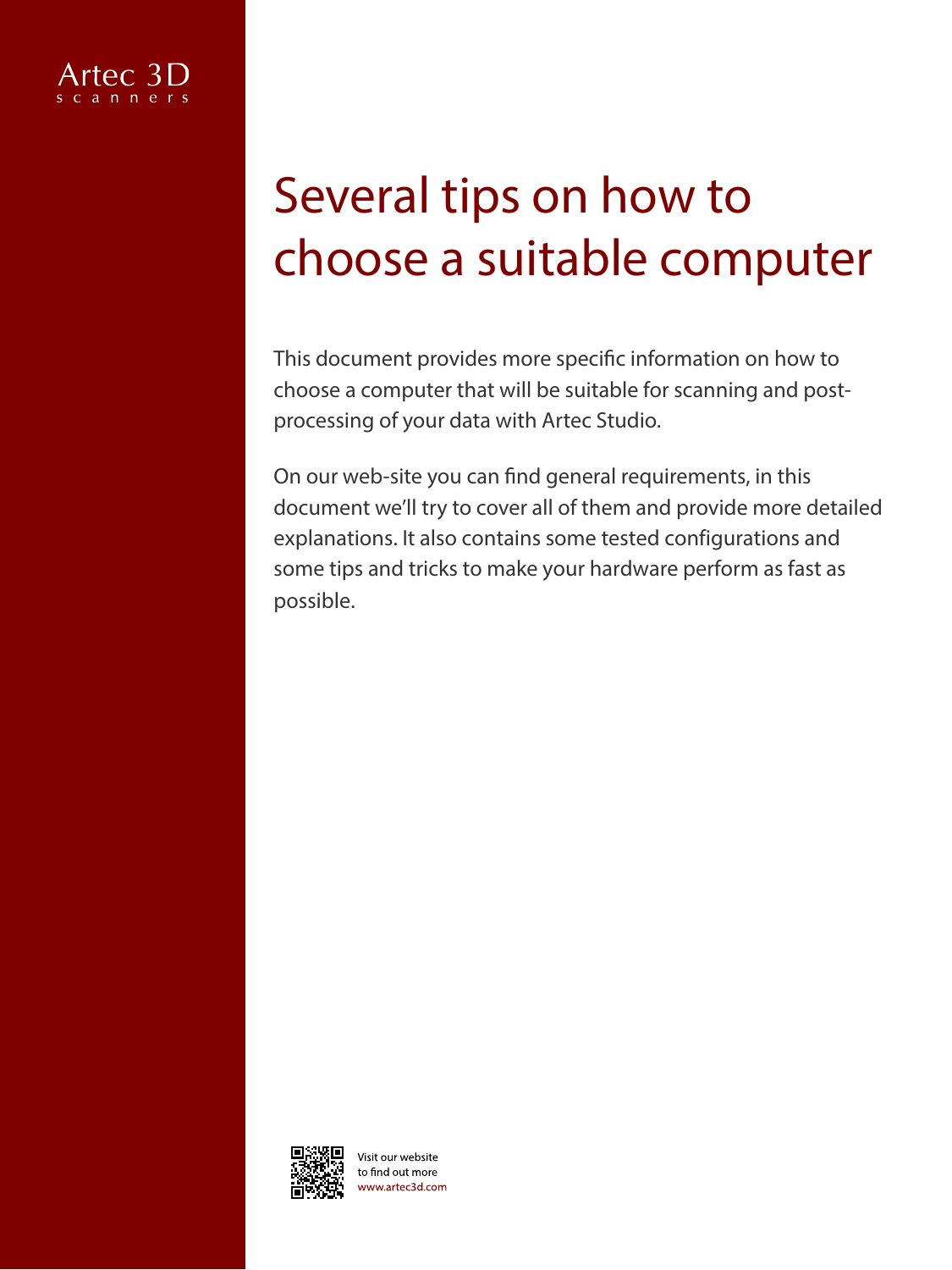# Table of Contents

# General requirements for hardware

#### Processor

- [1.1. Recommen](#page-3-0)ded processors and microarchitecture
- [1.2. What about Xeon?](#page-3-0)
- [1.3. What about AMD p](#page-3-0)rocessors?

#### [RAM](#page-4-0)

#### [USB](#page-4-0)

[3.1. General recommendations](#page-4-0)

[3.2. USB 3.0](#page-4-0)

[3.3. Connecting several scanners/sensors to 1 computer](#page-4-0)

# [Videocard](#page-6-0)

- [4.1. What is supported and what is definitely not supported?](#page-6-0)
- [4.2. What about Quadro cards?](#page-6-0)
- [4.3. What about SLI?](#page-6-0)
- [4.4. Do you support laptops with NVIDIA Optimus technology?](#page-6-0)
- [4.5. Stereo support](#page-6-0)
- [4.6. Real-time fusion requirements](#page-6-0)
- [4.7. GCTest](#page-6-0)

#### [OS](#page-7-0)

- [5.1. What is recommended and what is not supported?](#page-7-0)
- 5.2. Do you have a [version for MacOS](#page-7-0)?

### [Several tips to increase performance](#page-8-0)

- [6.1. Desktop machines](#page-8-0)
- [6.2. Laptops](#page-8-0)
- [6.3. Quadro cards](#page-8-0)

# [Frequently asked questions](#page-9-0)

- [7.1. What laptops does Artec use? Can you recommend any particular model?](#page-9-0)
- [7.2. Can I test your software?](#page-9-0)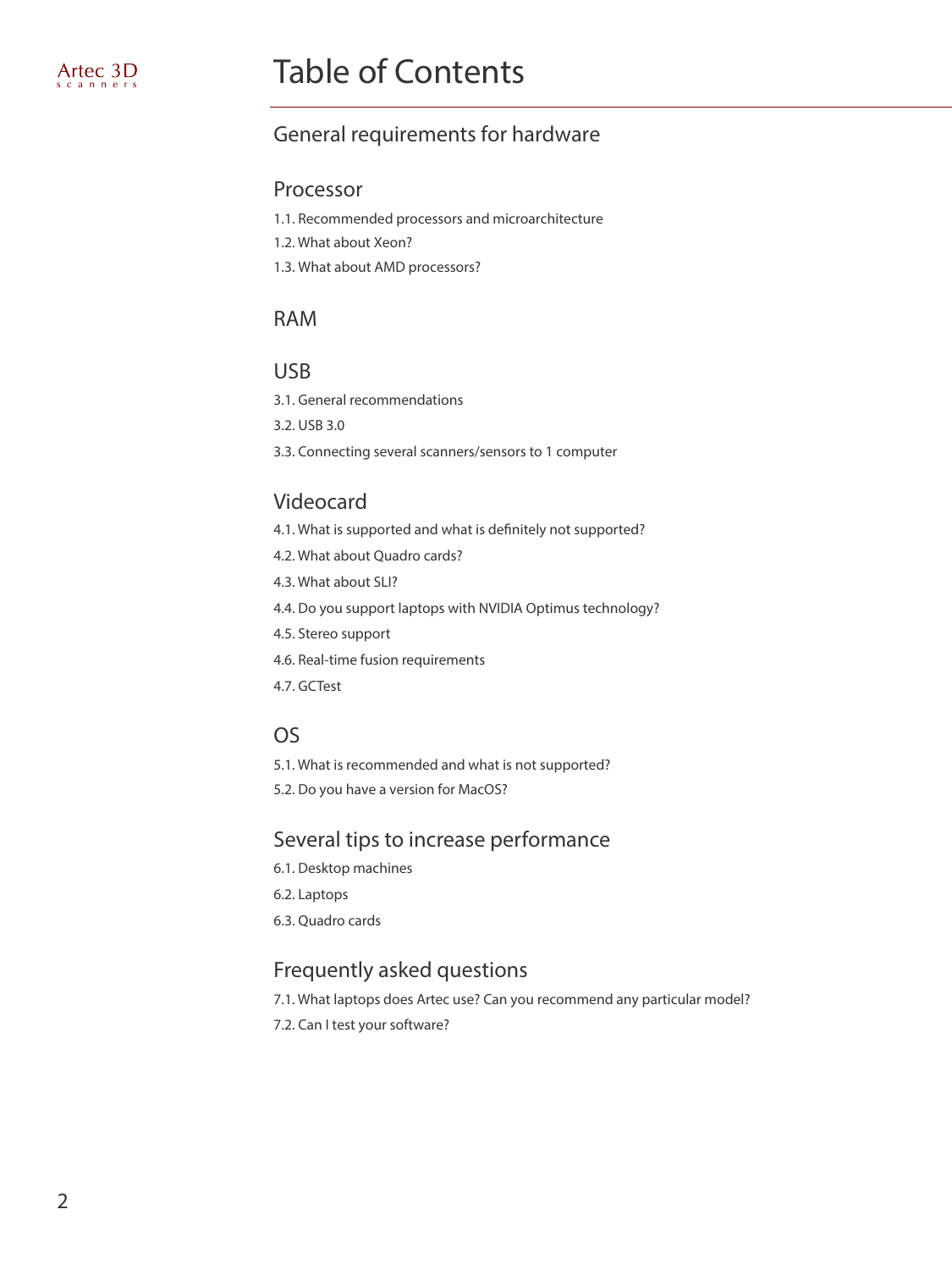# General requirements for hardware

#### **Processor:** I5 or I7 recommended

**Memory:** 8-12 Gb for Artec Eva / 12-16 Gb for Artec Spider

**USB:** 1 USB 2.0 port for a regular scanner. To connect several scanners, we recommend using computers

with several independent USB 2.0 hosts, or PCI-Express USB 2.0 cards

**Video cards:** NVIDIA/ATI (except FirePro M6100 FireGL V)

**Recommended:** NVIDIA GeForce 400 Series or better, at least 1GB of memory.

**OS:** Windows 7 or Windows 8 - x64

#### **Not supported**

(more information can be found below):

- Windows XP
- 32-bit OS
- Intel graphics cards
- FirePro M6100 FireGL V videocard

#### **Not recommended**

(more information can be found below):

- Xeon processors marked "for server use"
- SLI configuration
- NVIDIA Quadro series
- AMD processors

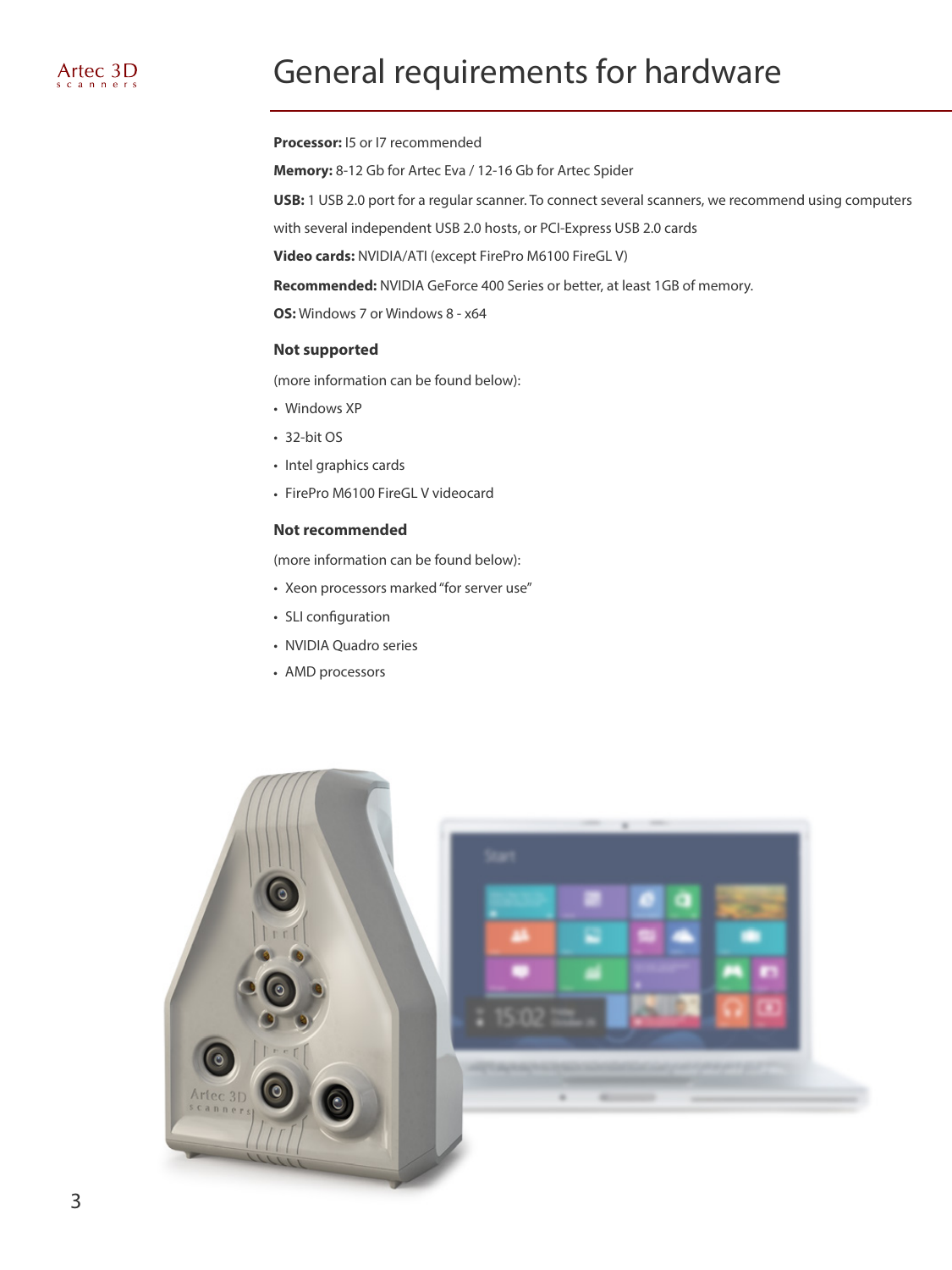<span id="page-3-0"></span>

# 1.1. Recommended processors and microarchitecture

Recommended processors are Intel i5 or Intel i7 [\(Nehalem microarchitecture](http://en.wikipedia.org/wiki/Nehalem_%2528microarchitecture%2529) and later). This link may be helpful - open CPU [benchmarks list.](http://www.cpubenchmark.net/high_end_cpus.html)

### 1.2. What about Xeon processors?

Generally we do not recommend using Xeon processors as, according to our tests, the scanning speed is lower (9-10 fps on Xeon, when i7 provides 14-15 fps). Xeon processors will work with Artec Studio, but if you want the fastest possible performance, then it is better not to use them. Note: some Xeons may show good performance. For example, our clients have tested Intel(R) Xeon(R) CPU E5-1650 @3.20GHz - it provides 15 FPS for Artec Eva.

The scheme with Xeons is like this:

- all processor cores calculate very fast
- usually such server machines use a special type of RAM (a combination of 2 technologi[es -](http://en.wikipedia.org/wiki/ECC_memory) ECC [mem](http://en.wikipedia.org/wiki/ECC_memory)ory [and Registered mem](en.wikipedia.org/wiki/Registered_memory)ory). This RAM is slower comparing to "usual" machines
- we receive this kind of feedback: the calculating speed is fast, but transferring the results from/to the memory is slow.

As a result, the processors are usually free and the memory is busy.

How to check this from your side:

- 1) download **AIDA64 diagnostic utility**
- 2) generate a report on the necessary machine
- 3) investigate 'Memory read' and 'Memory write' sections

Usually you will see strings like:

- Core i7 Extreme 965 3333 MHz Asus P6T Deluxe X58 Triple DDR3-1333 9-9-9-24 CR1 12065 Mb/sec
- Xeon E5450 3000 MHz Asus DSEB-DG i5400 Dual DDR2-667FB 5-5-5-15 3861 Mb/sec

So you find your processor in the list and all processors around is a kind of comparison test. If the speed is too low (comparing to others), then unfortunately there is no possibility to exploit processor better, it is due to hardware.

#### 1.3. What about AMD processors?

We do not recommend AMD processors - in most part of cases you will receive error messages of 'KMP\_AFFINITY' and you will not be able to perform 3D scanning on such AMD configuration.

If you are considering the purchase of new computer, we strongly recommend to use Intel instead of AMD.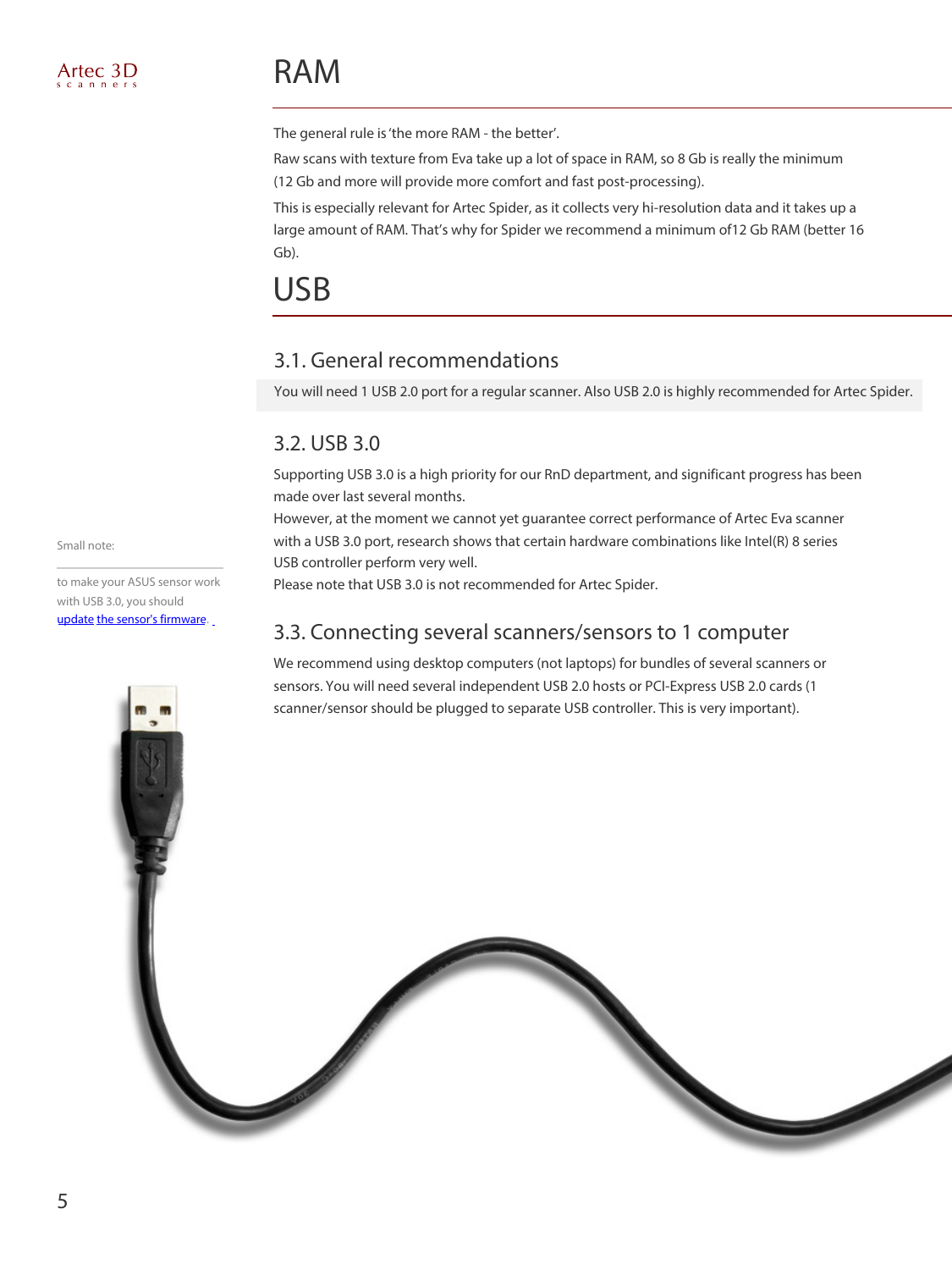# Multi-sensor bundle support in Artec Studio 9

This document is written in FAQ form and includes all information about multi-sensor bundles (Kinect, Asus, PrimeSense).

# Are there any special hardware requirements?

Yes, and this is quite important: every sensor must be plugged into a separate USB controller or into a separate PCI Express card.

# So should I use a desktop machine for a bundle? Not a laptop?

Yes, it is better to use a powerful desktop machine.

According to our tests, even a two sensor bundle does not work on laptops.

# Can I combine sensors of multiple types?

Yes, this is possible (we used PrimeSense + Asus in one of our tests).

Microsoft states that a maximum of 4 Kinects for Windows or not more than one Kinect for XBox can be plugged into a single computer at the same time.

#### How many sensors can I use at the same time?

We have tried with 8 sensors and they performed well. Please bear in mind the 'separate USB controllers' restriction.

# Are there any videos or images showing how this works?

Yes, we have a [sample video](https://dl.dropboxusercontent.com/u/4579146/07%20Olga%20S/USEFUL_docs/BUNDLES/With%20sensors/video.mp4) (it was recorded on a mobile phone, so the quality is not very high). Take a look at the pictures illustrating the process in Artec Studio (bundle creation and reco[rded](https://dl.dropboxusercontent.com/u/4579146/07%20Olga%20S/USEFUL_docs/BUNDLES/With%20sensors/01%20bundle%20creation.jpg)  [data\): pic](https://dl.dropboxusercontent.com/u/4579146/07%20Olga%20S/USEFUL_docs/BUNDLES/With%20sensors/02%20raw%20data.jpg)ture1, picture2.



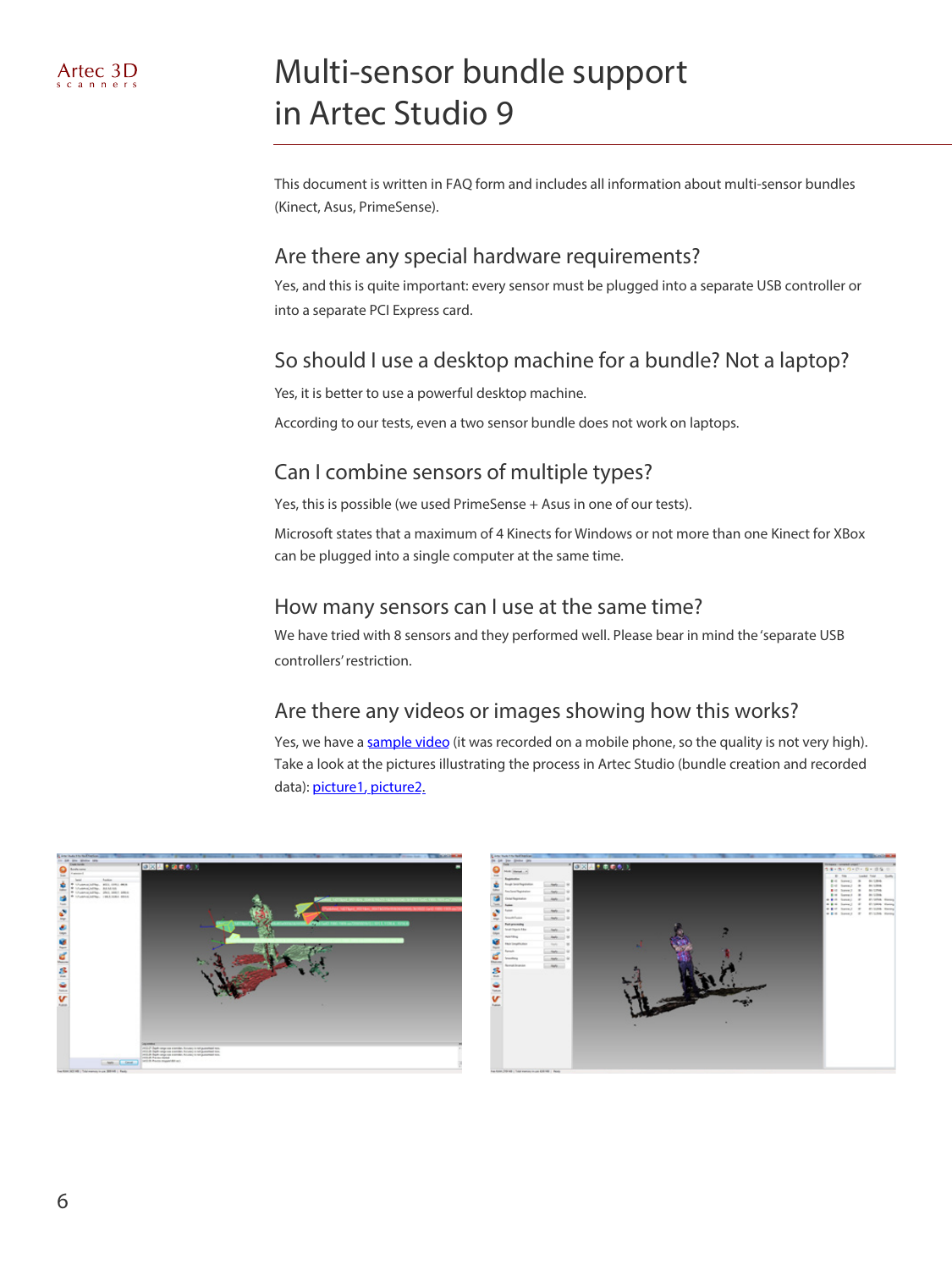# <span id="page-6-0"></span>4.1. What is supported and what is definitely not supported?

We support NVIDIA/ATI cards.

The recommended card is NVIDIA GeForce 400 Series or better with at least 1GB of

memory. This link also may b[e helpful: open videocard benchm](http://www.videocardbenchmark.net/high_end_gpus.html)ark test

Please note that we do not support Intel graphics chipsets and recently have found some issues with FirePro M6100 FireGL V (this is also not recommended).

# 4.2. What about Quadro cards?

Quadro cards are not recommended - we have a lot of clients who work with them (for example, K4000M), but Quadro is a very special type of video cards that differs a lot from standard NVIDIA GPU. We usually recommend using NVIDIA GeForce.

A strong reason to buy a Quadro card is if you plan to use Stereo mode in Artec Studio (please see 4.5. below).

If you do not plan to use Stereo, then it is a good idea to buy GeForce instead of Quadro.

# 4.3. What about SLI?

We do not support SLI configurations, so if you have a machine with this hardware, we'd recommend disabling one of the cards.

# 4.4. Do you support laptops with NVIDIA Optimus technology?

Yes, we do. More detailed instructions about the settings can be found below in 6.2.

# 4.5. Stereo support

In Artec Studio we support stereo mode that renders the model in 3d on stereoscopic displays (3d glasses are needed). To enable this mode, OpenGL Stereo must be supported by the videocard. Currently NVIDIA Quadro professional graphic card family is the only videocards supporting this stereo mode.

# 4.6. Real-time fusion requirements

[Real-time fusion](www.youtube.com/watch?v=5ikezKR0_Wc&feature=c4-overview&list=UUcDKxQ3PcdJJOUCyXfT64fQ) is a special algorithm that builds the model during the scanning process itself (it uses GPU intensively). If you want to scan in RTF mode, then your videocard should support OpenCL 1.1 and higher.

# 4.7. GCTest

We have a Graphic Card Test utility that runs a sample texture mapping algorithm and a sample real-time fusion algorithm on your videocard and provides the results. If both algorithms work correctly in GCTest, it means that your videocard supports Artec texture mapping and scanning in real-time fusion mod[e. You can download the u](https://dl.dropboxusercontent.com/u/4579146/Software/GCTest%202_0_0%20with%20log/GCTest_final_version.rar)tility here.

Note:

If you are using a computer with a Quadro card, then please find more information about Quadro optimization in p.6.2.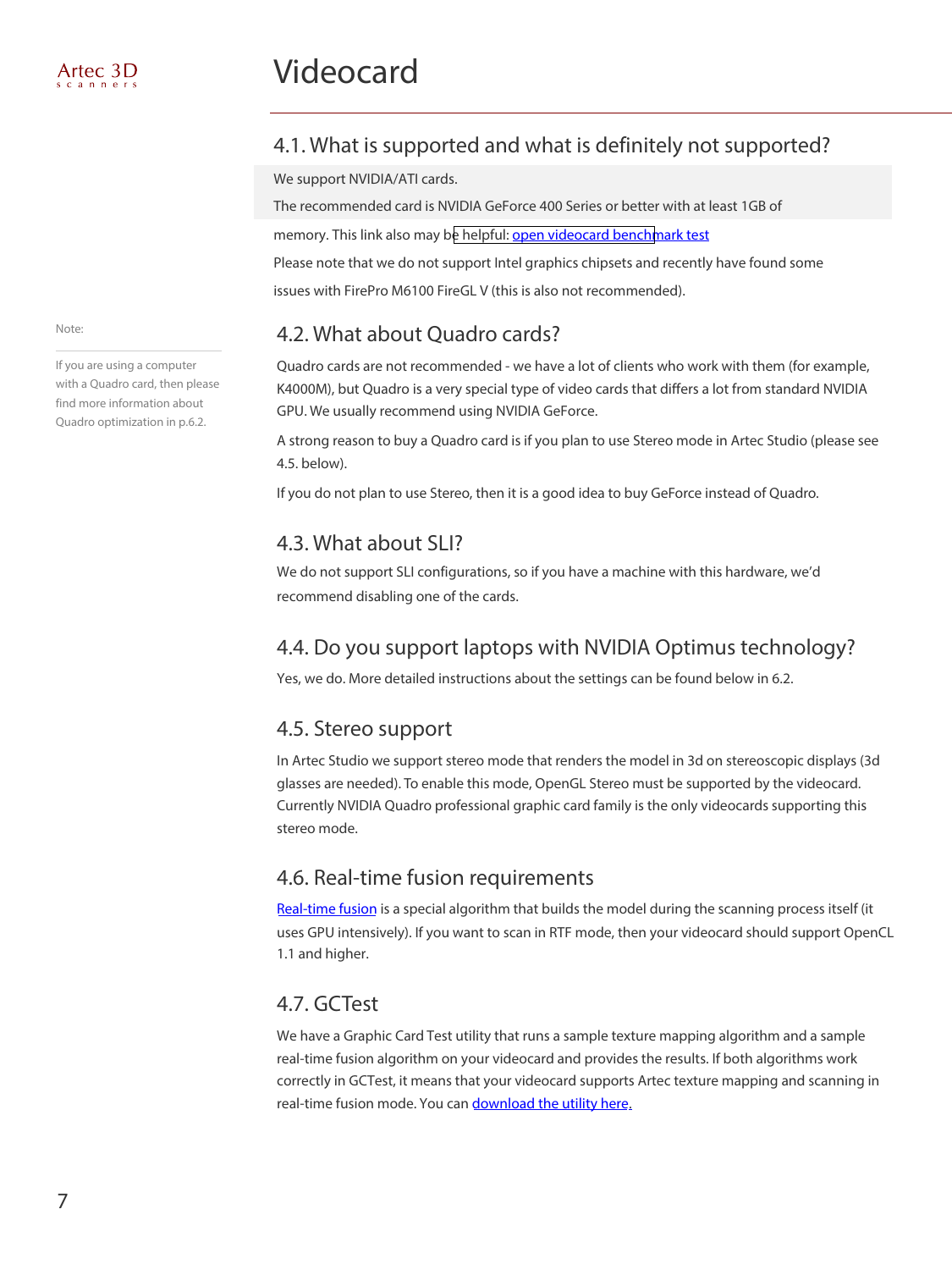<span id="page-7-0"></span>



# 5.1. What is recommended and what is not supported?

- We recommend Windows 7 and Windows 8 64-bit.
- Windows XP is not supported.
- NB Starting from Artec Studio 9.2. we do not support 32-bit versions of software.

# 5.2. Do you have a version for MacOS?

We do not currently have a version for MacOS, but there are several clients who install Windows on their Macbooks (as parallel OS via BootCamp or on a virtual machine inside MacOS). Please note that where Windows is installed on a virtual machine on MacOS, the virtual machine will cut out some of the functionality of the videocard, for example, texture mapping and real-time fusion will definitely not work.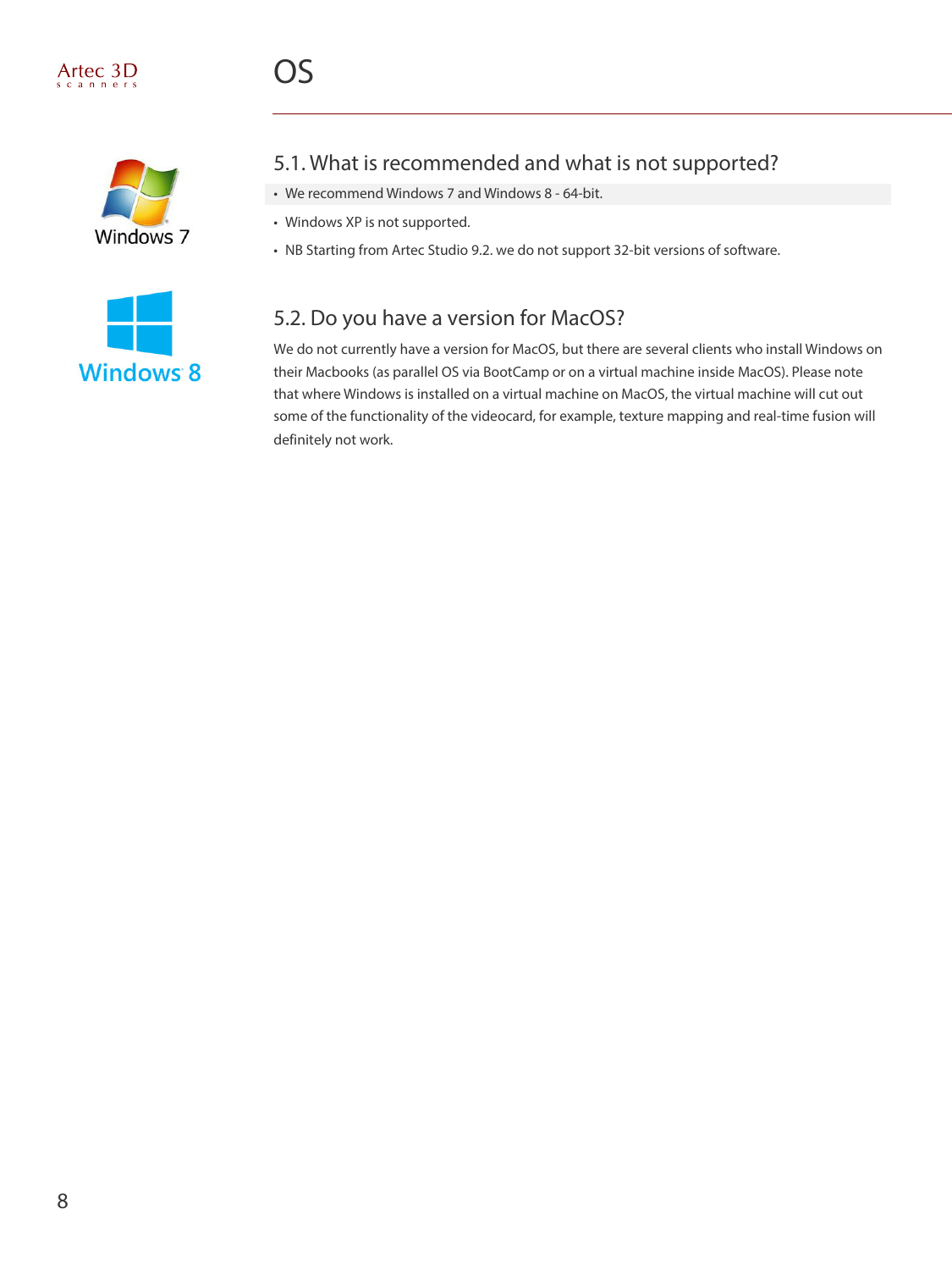# Several tips to increase performance

# 6.1. Desktop machines

- Please make sure that the scanner is plugged into the USB slots on the back side of your computer.
- Make sure that no other devices are connected to the same USB controller
- For better performance and for faster post-processing of large projects please use SSD.

#### 6.2. Laptops

Make sure that your laptop is switched to'High performance' mode.

This can be done here: *Control Panel → Power options → High performance*

Experiment with different USB ports: laptop vendors usually connect extra hardware like a touchpad or card reader to one USB controller, so a scanner plugged into the same controller will not show good performance. The idea is to find a port with the best performance and to make sure that no other devices are connected to the same USB controller

If you have a laptop with **NVIDIA Optimus technology** (Intel + NVIDIA videocards), then please follow the instructions below:

1) run *Control Panel → NVIDIA Control panel*

2) select *"Manage 3D settings"* link

3) select *"Program settings"* tab

4) click *"Add"*

5) select Artec Studio executable file (for example: C:\Program Files\Artec\Studio\astudio.exe)

6) select *"High performance NVIDIA processor"* setting

If you have a laptop with an **Intel+ATI videocard**, then please follow the instructions below:

1) run Catalyst Center

2) switch to 'High Performance GPU'

# 6.3. Quadro cards

If you have an **NVIDIA Quadro card**, please follow the instructions below:

1) run *Control Panel → NVIDIA Control Panel*

2) find "Threaded Optimization" parameter

3) switch its value from AUTO to OFF

<span id="page-8-0"></span>

Important: make sure that you have the latest videocard drivers installed on your laptop!

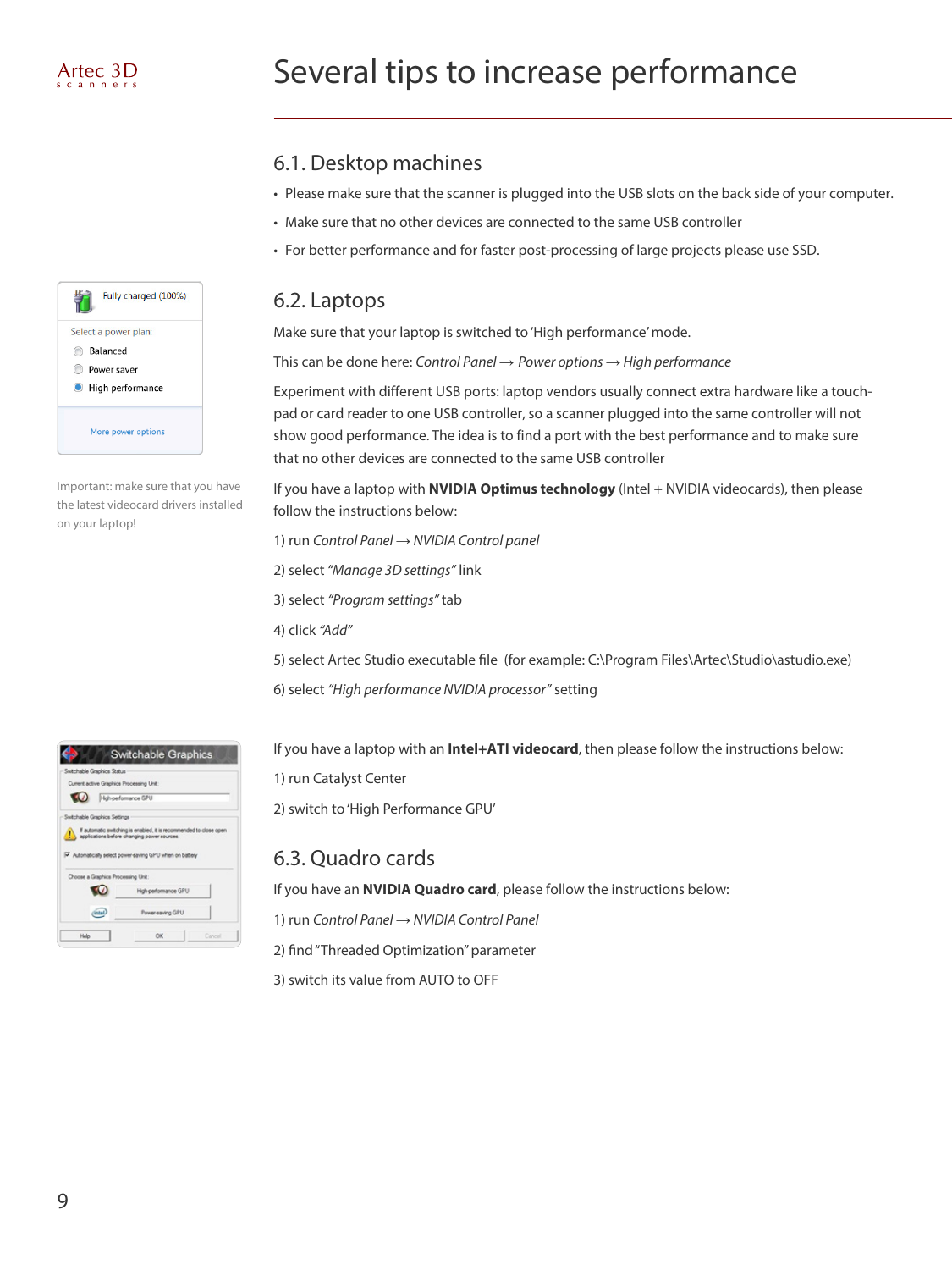# <span id="page-9-0"></span>Frequently asked questions

# 7.1. What laptops does Artec use? Can you recommend any particular model?

To give you a hint, here is the list of laptops and tablets that we use ourselves for outdoor scanning and exhibitions:

- Sager (Win7, i7-4700MQ, 32 Gb RAM, NVIDIA GeForce GTX 770M)
- Sager (Win7, i7 3840QM, 32 Gb RAM, NVIDIA GeForce GTX 670 MX)
- Razer Edge Pro gaming tablet (Win8, i7, 8Gb RAM, NVIDIA GT 640M LE)

And here are some models that our clients use:

- Lenovo W520 (Win7, 16 Gb RAM, NVIDIA Quadro 2000M)
- MSI GS70 Stealth (Win8, i7, 16 Gb RAM, NVIDIA GeForce GTX 765M)
- Lenovo IdeaPad Z500 (Win8, i7, 16 Gb RAM, NVIDIA GeForce GT 720M)
- New Razer Blade (Win8.1, i7, 8 Gb RAM, NVIDIA GeForce GTX 870M)
- Dell M6800 (Win7, i7, 32 Gb RAM, NVIDIA Quadro K5100M)

We have extremely positive feedback about Sager and MSI laptops - they are really very powerful and provide excellent performance of Artec Studio.

Also we'd say that everything that suits gamers suits us as well, so you can consider buying a gamer laptop and it will provide excellent performance (please do not forget to check USB 2.0 / USB 3.0 issue before purchasing).

#### 7.2. Can I test your software?

Sure, you can test it. There is a trial version available [on our web-site](www.artec3d.com/software/). Please feel free to download and install on any machine to test the performance.